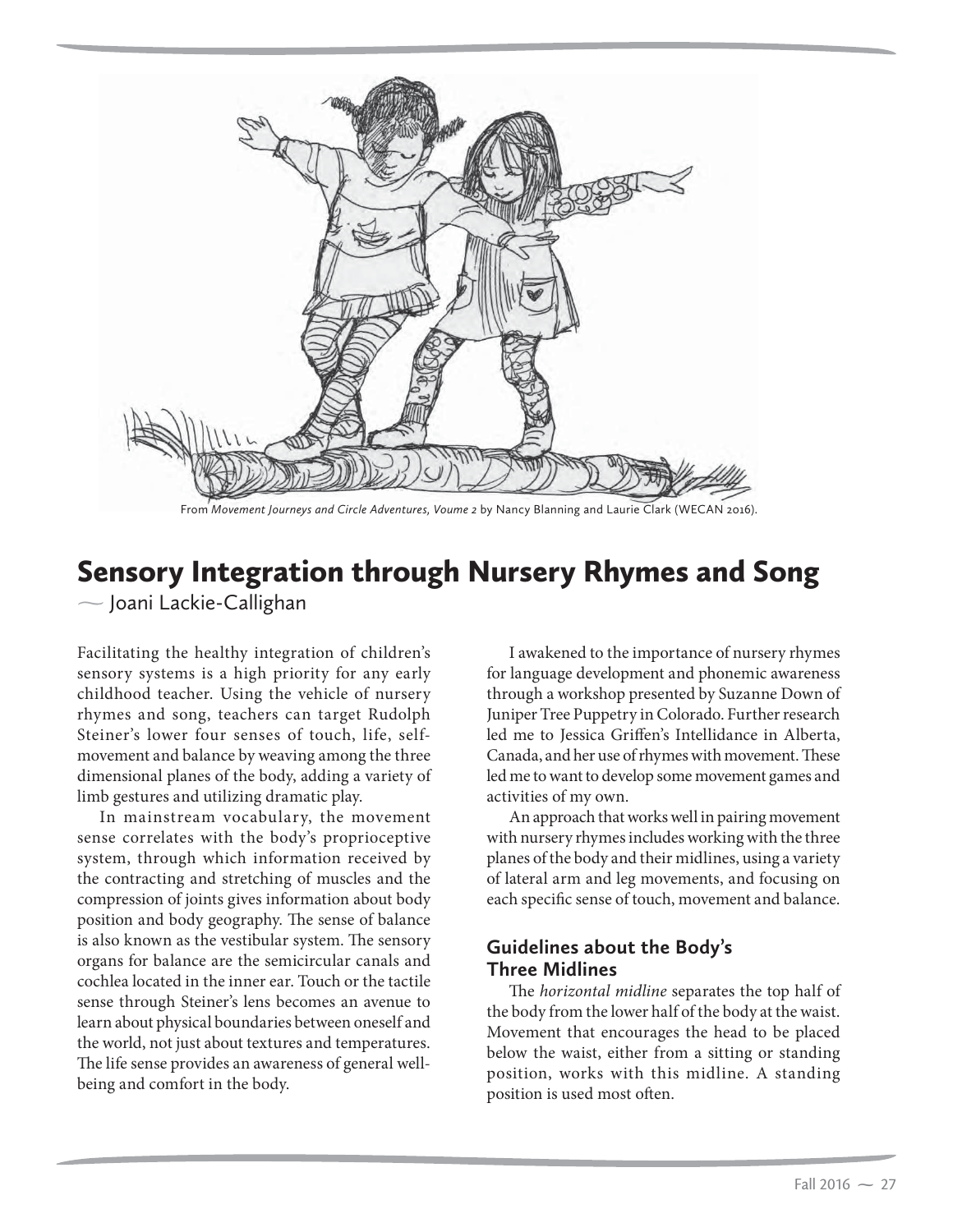The *vertical midline* separates the left side of the body from the right. Integrating movement for this midline encourages arms and legs to crisscross in front of or behind the body.

The *sagittal midline* separates the front of the body from the back. Helpful movement with this midline brings a child forward and backward.

#### **Familiar Rhymes and Movements for Working with the Body's Three Planes**

We want to engage each of the senses of touch, balance, and self-movement.

To engage *touch*, the children can tap, poke, brush, squeeze, tickle, or pound their bodies or floor. Touch can be administered from light to heavy or from continuous to intermittent.

To engage *balance* children can shift weight from side to side; spin the entire body; rotate the head around while sitting, standing or kneeling; or change direction or tempo of activity.

To engage *self-movement* or the proprioceptive system , use movement that contracts or expands the body. Work with polarities, such as up/down, left/right, small/tall, stop/go, etc.

Because nursery rhymes are short, you can fit them into your day whenever necessary.

## *Row, Row, Row Your Boat*

*Traditional Song*

*This is a fun social song where everyone sits in a huge circle, spaced comfortably for sitting cross-legged. Begin with legs extended in front of body.*

**Row, row, row your boat Gently down the stream. Merrily, merrily, merrily, merrily Life is but a dream.**

**Rock, rock, rock your boat, Gently to and fro. Merrily, merrily, merrily, merrily Over the side you go!**

**Swim, swim, swim about, Gently down the stream. And if you see a crocodile, Don't forget to scream!**

*(pretend to have oars in hand leaning forwards and then pulling back, leaning backwards, repeat till end of stanza)*

*(sit cross legged, hands on knees, and rock side to side switching weight from one hip to the other)* 

*(tuck chin and rock backwards with spine along floor)*

*(lying on your back, do the backstroke moving arms in a circular backward motion, while kicking legs)*

*(on the word scream . . . sit back up and scream)*